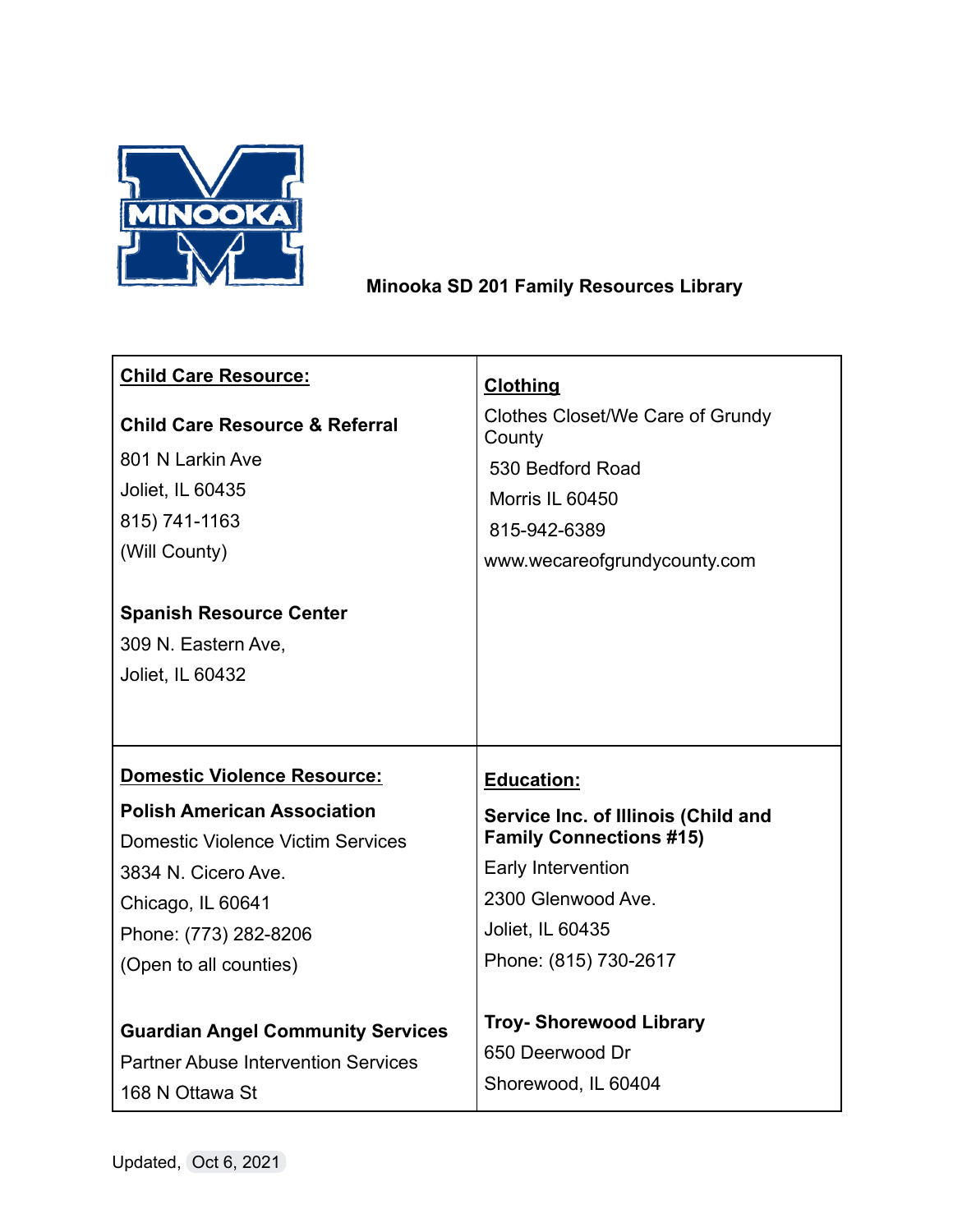| Joliet, IL 60432                                                                   | (815) 725-1715                                                           |
|------------------------------------------------------------------------------------|--------------------------------------------------------------------------|
| Phone: (815) 342-0788                                                              |                                                                          |
|                                                                                    | <b>Three Rivers Public Library District-</b><br><b>Minooka Branch</b>    |
|                                                                                    | 109 N Wabena Ave                                                         |
|                                                                                    | Minooka, IL 60447                                                        |
|                                                                                    | (815) 467-1600                                                           |
| <b>Food Resources:</b><br><b>Northern Illinois Food Bank (South</b>                | <b>Free GED Prep, Citizenship and</b><br><b>English Classes:</b>         |
| <b>Suburban Office)</b><br>3033 W. Jefferson St., Suite 210                        |                                                                          |
| Joliet IL 60435                                                                    | <b>Illinois Adult Learning Hotline</b>                                   |
| 815-846-1041                                                                       | Text or call 800-321-9511                                                |
|                                                                                    | Adultlearninghotline.org                                                 |
| <b>We Care of Grundy County</b><br>530 Bedford Rd                                  |                                                                          |
| Morris, IL 60450                                                                   | <b>JJC Adult Education (English classes</b><br>and Citizenship classes)  |
| <b>Spanish Resource Center</b>                                                     | https://www.jjc.edu/community/departmen                                  |
| 309 N. Eastern Ave                                                                 | t-adult-education-literacy/english-second-l<br>anguage-and-citizenship   |
| Joliet, IL 60432                                                                   | 815-280-1333                                                             |
| <b>Three Rivers Public Library District-</b><br>Minooka Branch (Small food pantry) | <b>Church of the Good Shepherd (Adult</b><br><b>English Classes)</b>     |
| 109 N Wabena Ave                                                                   | 2437 Plainfield Rd                                                       |
| Minooka, IL 60447                                                                  | Joliet, IL 60435                                                         |
| (815) 467-1600                                                                     |                                                                          |
|                                                                                    | <b>Spanish Resource Center (English</b><br>classes/Immigration Services) |
| Troy- Shorewood Library (small food                                                | 309 N. Eastern Ave                                                       |
| pantry)                                                                            | Joliet, IL 60432                                                         |
| 650 Deerwood Dr                                                                    | <b>South Suburban Immigration Project</b>                                |
| Shorewood, IL 60404                                                                | 101 Royce Rd #12                                                         |
| (815) 725-1715                                                                     | Bolingbrook, IL 60440                                                    |
|                                                                                    | (630) 296-6755                                                           |
|                                                                                    |                                                                          |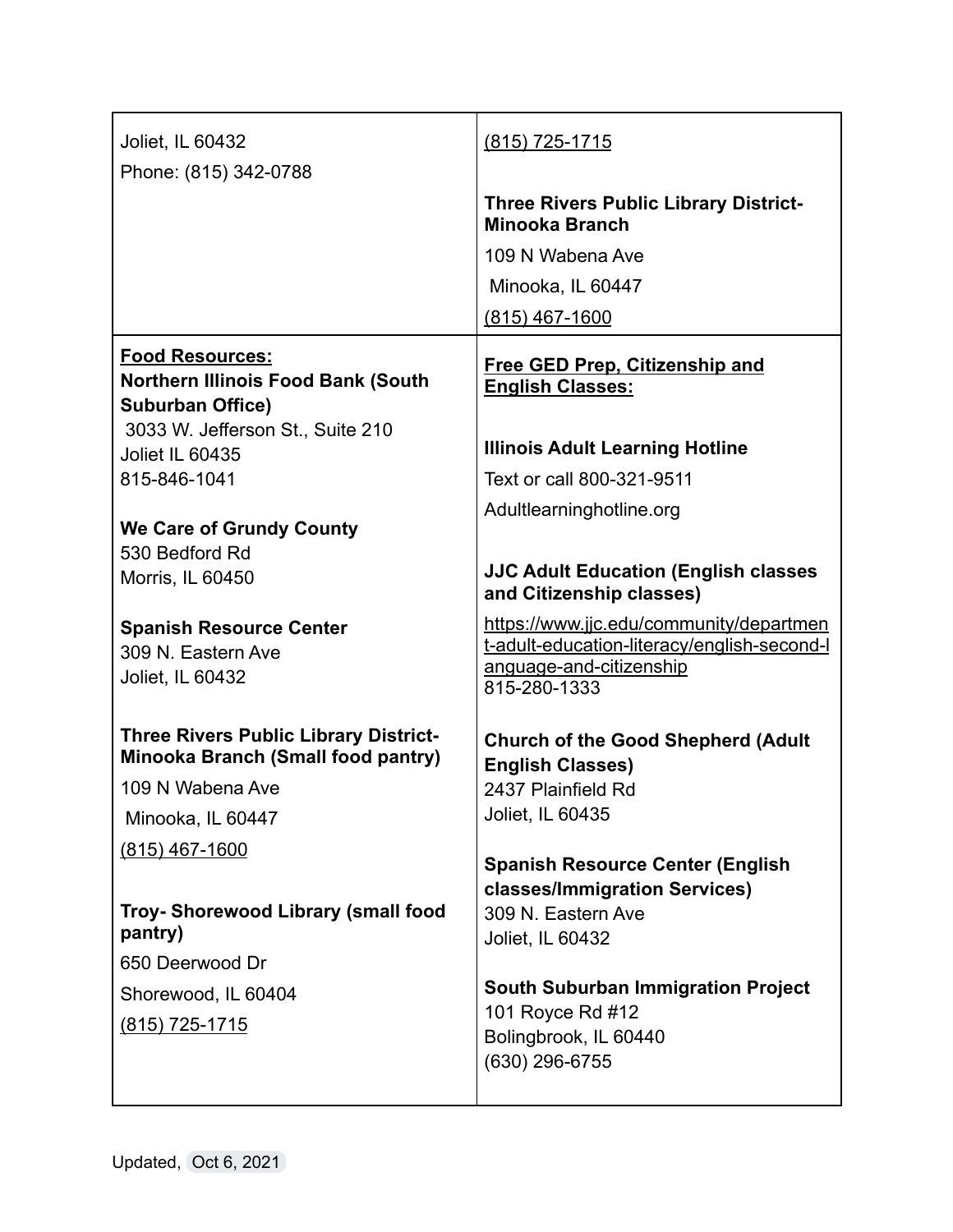| <b>Three Rivers Public Library (small food</b><br>pantry)<br>25207 W Channon Dr<br>Channahon, IL 60410<br><b>The Hive Kitchen</b>                                                                                                                                                            |                                                                                                                                                                                                                                                                                                                                |
|----------------------------------------------------------------------------------------------------------------------------------------------------------------------------------------------------------------------------------------------------------------------------------------------|--------------------------------------------------------------------------------------------------------------------------------------------------------------------------------------------------------------------------------------------------------------------------------------------------------------------------------|
| 25520 Pheasant Lane Unit D<br>Channahon IL 60410                                                                                                                                                                                                                                             |                                                                                                                                                                                                                                                                                                                                |
| <b>Health/Mental Resources:</b>                                                                                                                                                                                                                                                              | <b>Housing Resources:</b>                                                                                                                                                                                                                                                                                                      |
| <b>Will County Health Department</b><br>(Vaccinations, WIC, checkups)<br><b>Better Birth Outcomes</b><br>501 Ella Ave<br>Joliet, IL 60433<br>Phone: (815) 727-8505<br><b>Cornerstone Services, Inc.</b><br><b>Mental Health</b><br>777 Joyce Rd<br>Joliet, IL 60436<br>Phone: (815) 727-6666 | <b>Spanish Resource Center</b><br>309 N. Eastern Ave<br>Joliet, IL 60432<br><b>Catholic Charities Emergency</b><br><b>Services/Homelessness Prevention</b><br>Program<br>611 E. Cass St.<br>Joliet IL 60432<br>815-774-4663<br><b>Grundy County Housing Authority</b><br>1700 Newton Place<br>Morris, IL 60450<br>815-942-6198 |
| <b>Immigration Services:</b>                                                                                                                                                                                                                                                                 | <b>Other resources (Financial</b><br><u>aid,government):</u>                                                                                                                                                                                                                                                                   |
| <b>Chicagoland World Relief</b><br>73 S. LaSalle Street<br>Aurora, Illinois 60505<br>general: (630) 906-9546<br>immigration: (630) 906-9546<br><b>South Suburban Immigration Project</b><br>101 Royce Rd #12                                                                                 | <b>DHS Family Community Resource</b><br><b>Center in Will County (Medical card,</b><br>link card, child support, etc).<br><b>Family Community Resource Center</b><br>45 E Webster St<br>Joliet, IL 60432<br>Phone: (815) 740-5350<br>(Will County)                                                                             |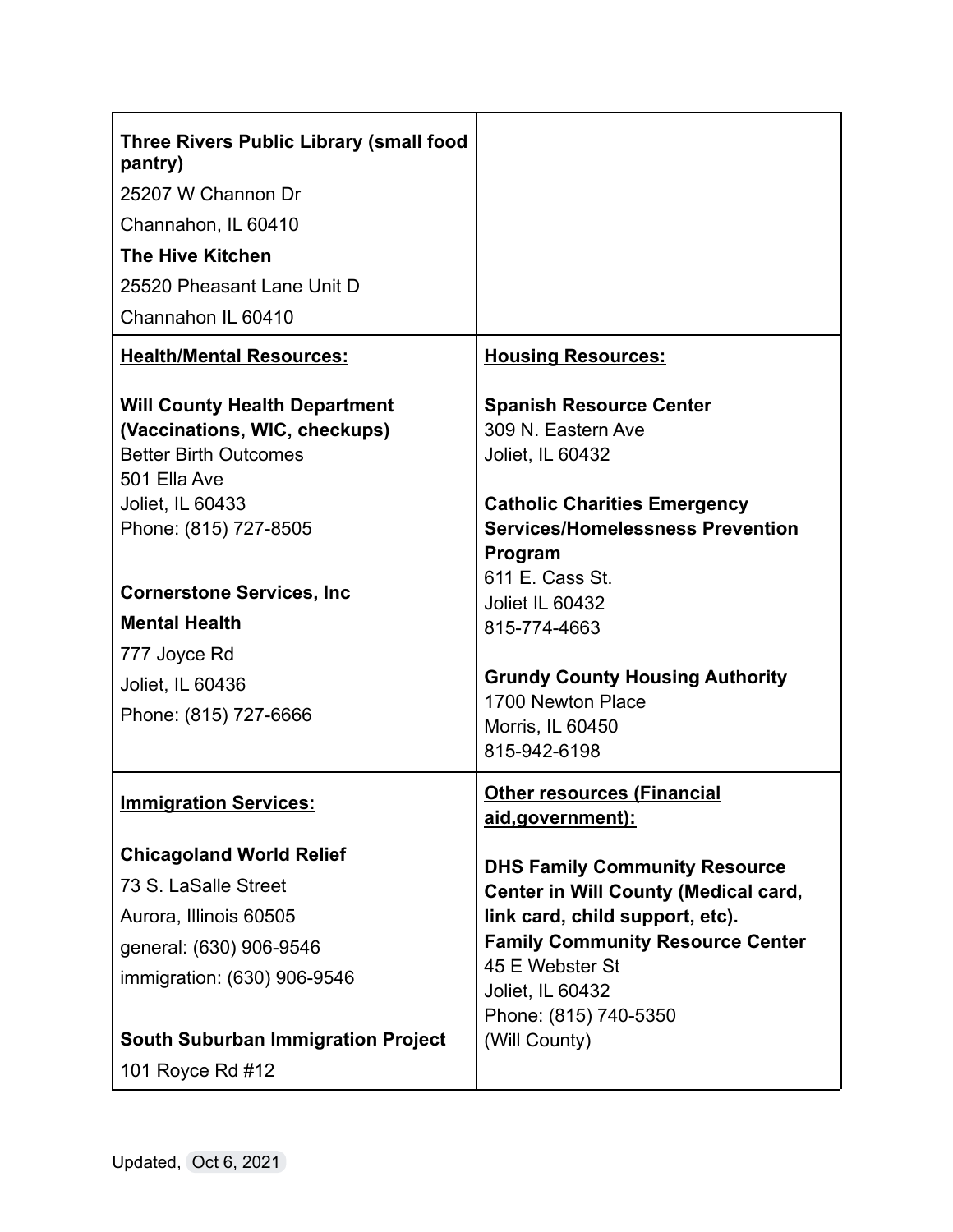| Women, Infants and Children (WIC)<br><b>Supplemental Food and Nutrition</b><br><b>Program (WIC Clinic)</b><br>1320 Union St. |
|------------------------------------------------------------------------------------------------------------------------------|
| Morris IL 60450                                                                                                              |
| 815-941-3118                                                                                                                 |
| (Grundy County)                                                                                                              |
| <b>United Way</b>                                                                                                            |
| Call 2-1-1                                                                                                                   |
| (Support available in over 150 languages)                                                                                    |
| Resources available such as: food,                                                                                           |
| clothing, domestic abuse, shelter,                                                                                           |
| substance abuse, senior services and<br>more!                                                                                |
|                                                                                                                              |